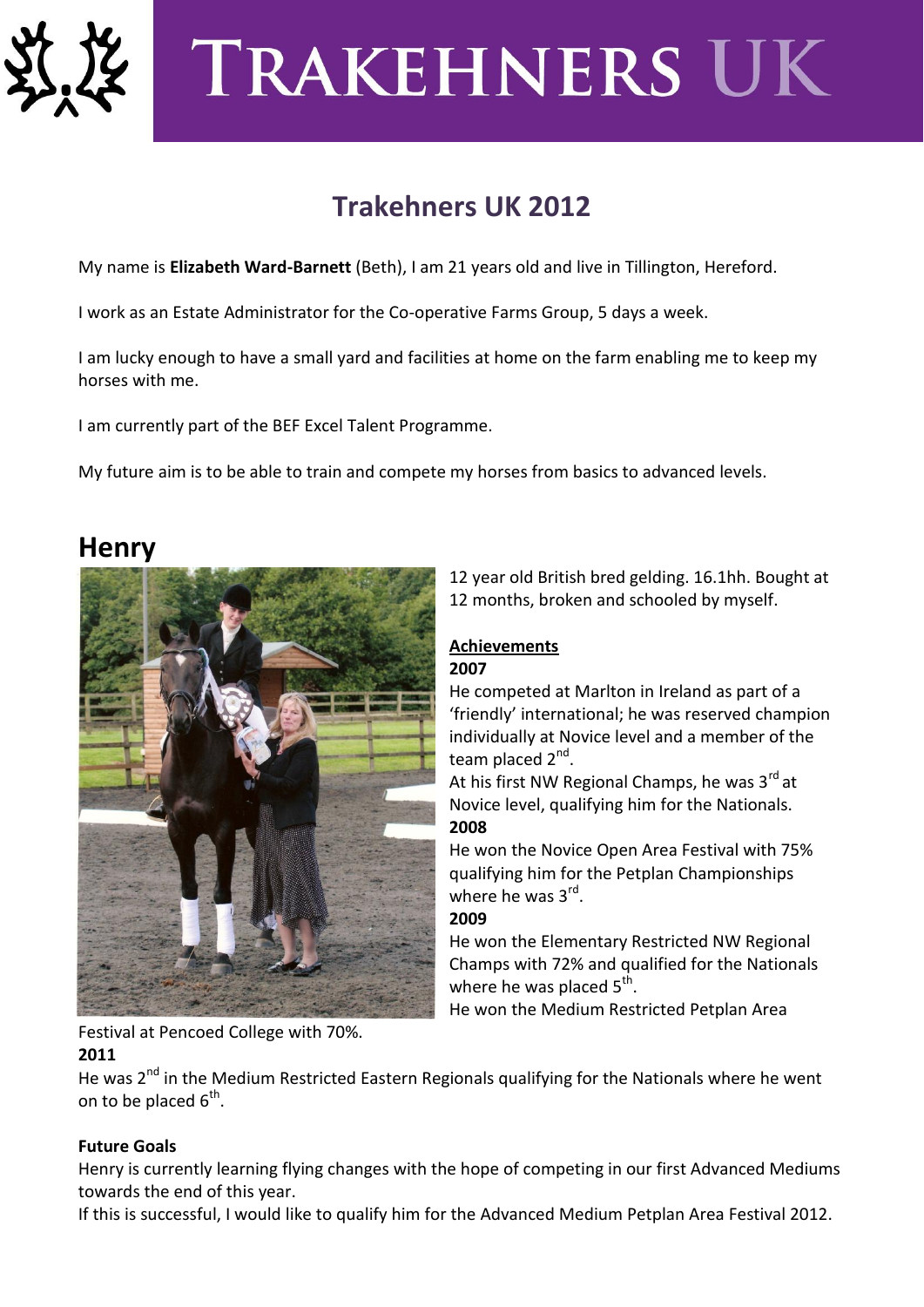# **Sheepcote Delight**



8 year old British bred mare. 16hh. Bought at 18 months, broken and trained by myself.

#### **Achievements**

#### **2006**

At 2 years old, she was Supreme Champion at the BD Young Horse and Breeding Championships held in Keysoe.

#### **2010**

She was  $4<sup>th</sup>$  in the Novice Open at the SW Regional Champs qualifying for the Nationals where she was placed 9<sup>th</sup>.

She was 2<sup>nd</sup> in the Medium Restricted Area Festival at Burrows Court.

#### **2011**

She won the Elementary Open and Medium Restricted Regional Champs at Somerford Park qualifying her for the Nationals.

She was 11<sup>th</sup> in the Medium Restricted Nationals.

#### **2012**

She has qualified for the Medium Open Regionals.

#### **Future Goals**

Delight has been establishing her flying changes, that she began to learn last year, and has competed in her first few Advanced Mediums this summer. Our scores are gradually increasing as our confidence at this level grows.

In training, we are working towards the movements for PSG with the aim of trying our first test next year.

She is also being introduced to 'baby' piaffe and passage in the hope that one day we will compete at Grand Prix.